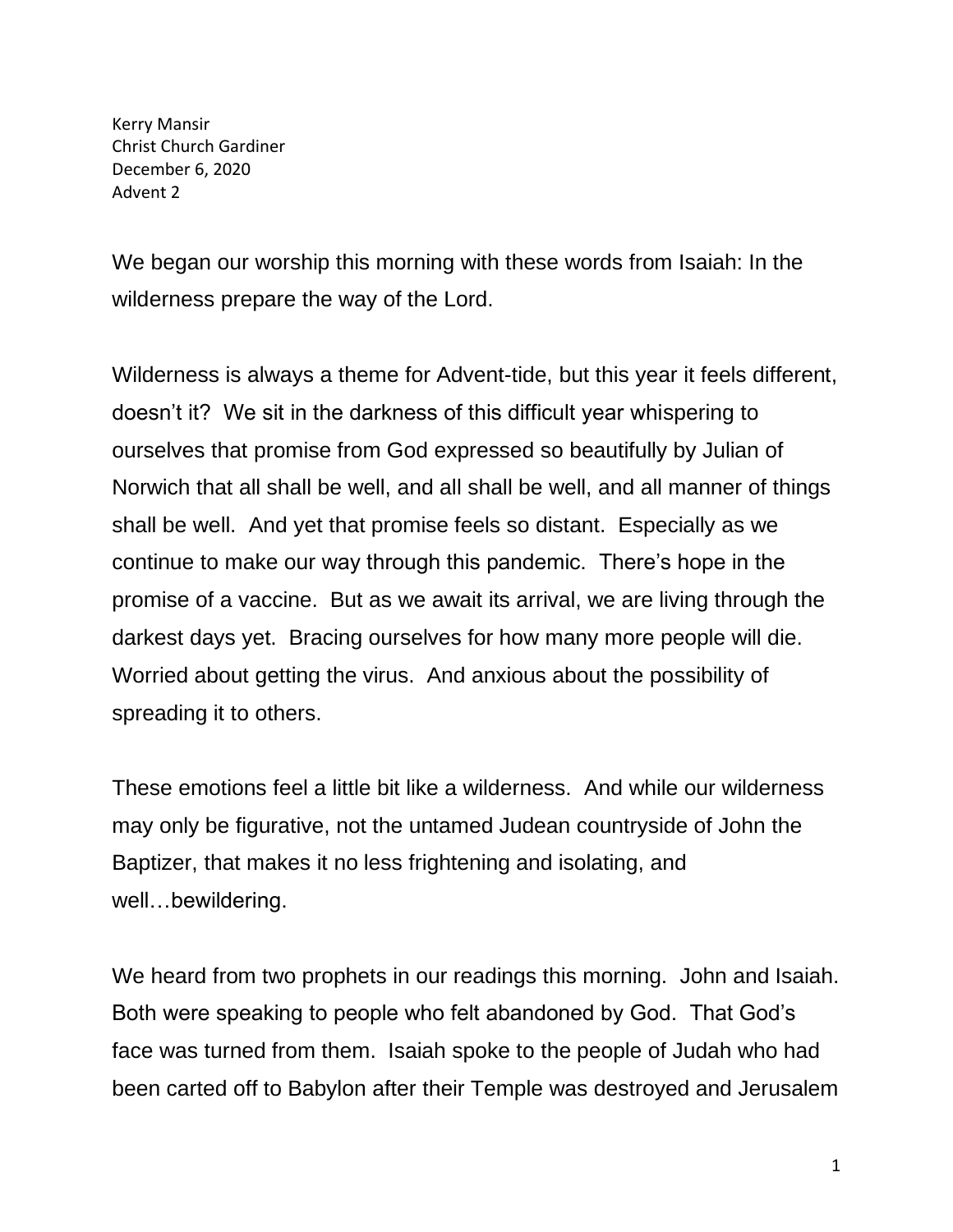overtaken. And John spoke to the people of Israel once again subjugated by a foreign power—this time the Roman Empire.

Both prophets promised that God had not neglected the people. Isaiah's prophesy began with the words, "Comfort, O comfort my people, says your God." And the Gospel writer Mark introduces John the Baptizer as the one making the way for the good news coming in Jesus.

But the role of prophets is not only to share comfort and good news. Prophets must move beyond the reassurance that God is indeed still present and challenge the people to get on the path that moves toward God and God's promise. It can be uncomfortable, but prophets remind us of where we have fallen short—our sinfulness, and then call us to a different way.

The earliest Christians were, in fact, known as "the people of the way." Their spiritual transformation in knowing Jesus not only changed them inwardly but caused them to be on the move…on the way—working in a very real and physical way for change—not just for their own personal salvation but for the salvation of the world. Their faith wasn't passive. Belief wasn't their destination; it's what gave them strength for their walk.

Prophets help us stay on the path. They serve as guardians of our hopes and dreams for society, and they challenge us to act in ways consistent with those hopes and dreams. And when we fall short, when we behave in harmful ways that thwart those best hopes and dreams, prophets warn us by helping us to see the future to which that harmful behavior will lead. We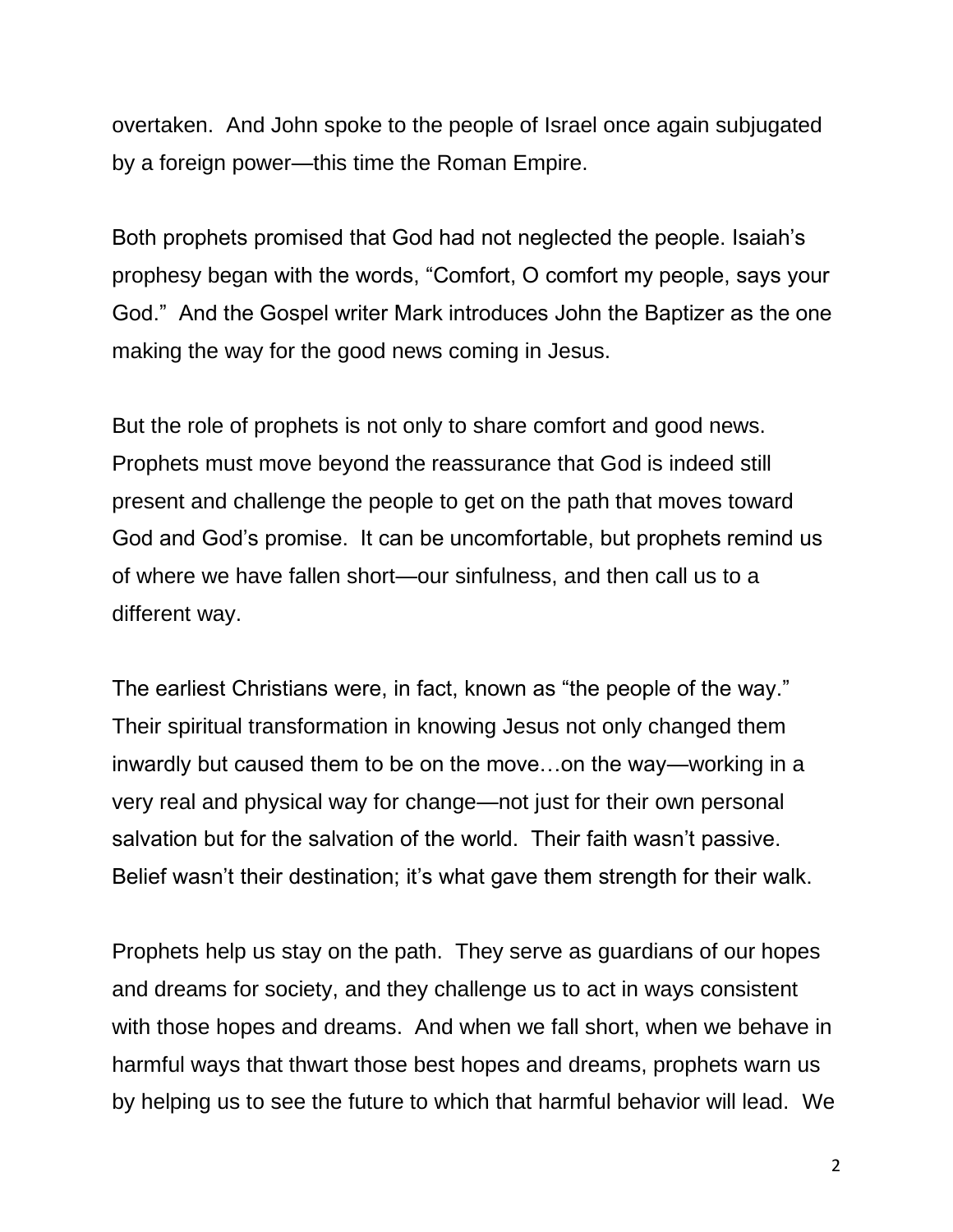have needed modern day prophets during this pandemic like Dr. Anthony Fauci and our own Maine CDC Director, Dr. Nirav Shah. They call us to our better selves when they ask us to stay home and mask. And they warn us of where our harmful behavior will lead if we let a selfish desire for normalcy trump those safety precautions. Over the past months, they have painted us a picture of a future with overwhelmed healthcare workers, hospitals operating beyond their capacity, and thousands upon thousands of deaths—particularly of our elderly. The picture they painted is now becoming the reality.

And that's where we find ourselves today—in the midst of this pandemic wilderness. For some people that wilderness is compounded by things like illness, addiction, or broken relationships.

But there's no resisting the wilderness that we must navigate. All we can do is get on the path and start walking. It's hardly ever a quick journey and so we should pay attention to what we might learn while we dwell in it. What might we discover about ourselves in the hardship of the wilderness? About our capacity to love or sacrifice or even to grieve? Some of the most painful experiences in our lives are what creates in us a capacity for greater love.

And so, during this season of Advent, I invite all of us to see this wilderness as a blessing. Even if that feels counter-intuitive. We bless the wilderness for all that it teaches. For the sorrows and tears it loosens in us. For the courage that it arouses in us. For the kindness to others that the wilderness calls from us. We bless the wilderness for the way it summons